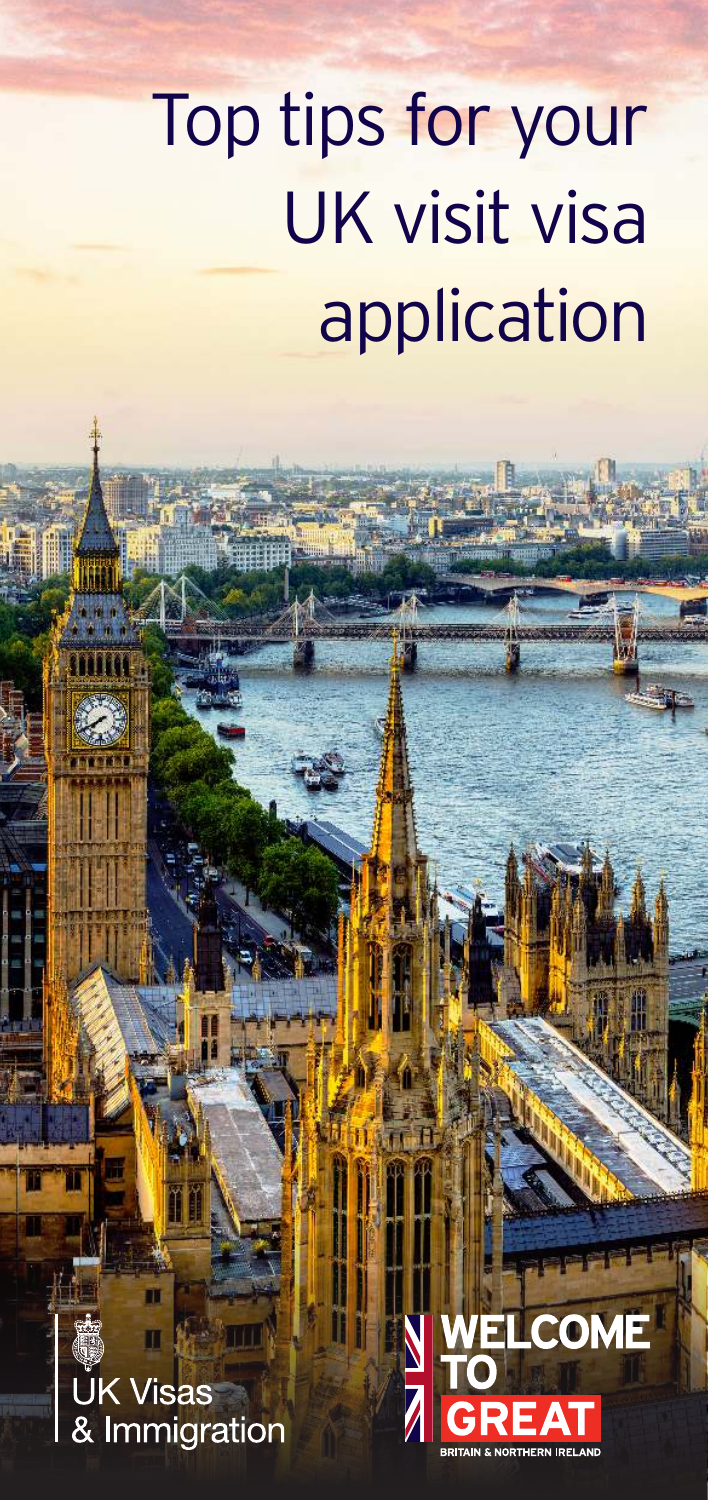

*Nationals of some countries may not require a visa to visit the UK. For those that do there are some things you can do to ensure that making your application is quick and straightforward. This guide provides some top tips and advice on Standard visitor visas.* 

*Further information on visa types and how to apply is available at www.gov.uk/visas-immigration*

# **Standard Visitor visa**

# **1. Apply early**

You can apply for your visa up to three months before you travel. Summer is our busiest period for processing visas so apply as far in advance as you can. Our service standard is 15 working days, applicants in some locations may be able to pay for the Priority Visa service and receive a decision within five working days.

#### **2. Choose the right visa**

There are different types of visa for visiting the UK. These vary according to the purpose of your trip and how long you plan to stay. It's important you chose the right visa for your trip and understand what activities you can and can't do with each visa type. Visit **www.gov.uk/check-uk-visa** to find the right visa for you.



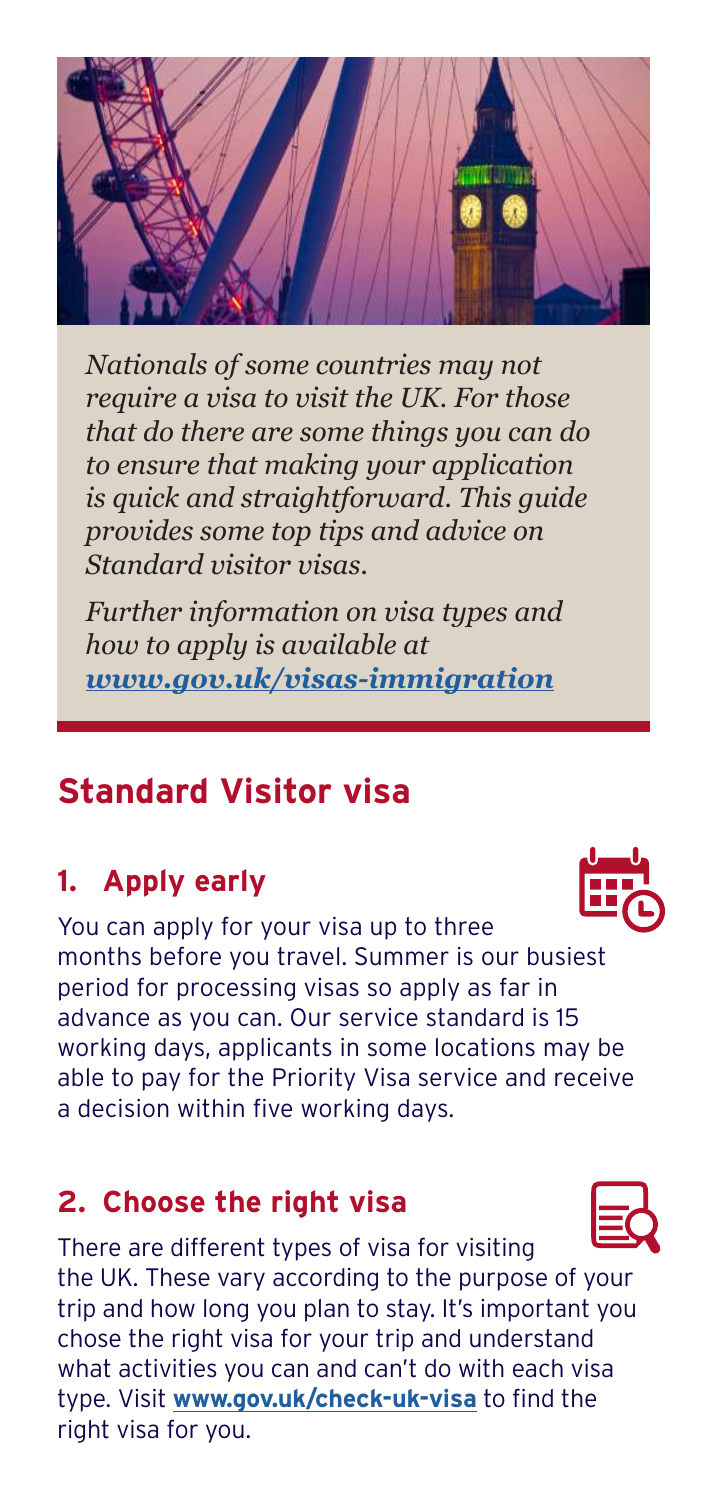## **3. Check what documents you need**

All visa applications require you to provide additional documents, which will vary according to the type of visa you're applying for. Once you know what type of visitor visa you need, you can check what documents you need for your application at **www.gov.uk/government/publications/visitorvisa-guide-to-supporting-documents**

Make sure you have the documents ready when you apply, try not to rush your application and ensure that all the information you provide is correct.

## **4. Ensure you can pay the visa fee**

Visa fees vary according to the type of visa and how long it lasts for. When you apply, ensure you have sufficient funds to pay the visa fee, including those for dependents, who usually pay the same amount as the main applicant. You can find out much your visa will cost at **www.gov.uk/visa-fees**

#### **5. Go priority if you need your visa quickly**

If you are on a tight timescale you may be able to use our priority services, which will place your application at the front of the queue. In many countries we offer a range of fee-paid services and options for additional flexibility, for example 24 hour visas, 3–5 day visas or the Keep Your Passport service, which enables customers to retain their passport for the majority of the application processing period.

Find what services are available from your local visa application centre:

- Europe, Africa and parts of the Middle East visit **www.tpcontact.co.uk**
- All other countries visit **www.vfsglobal.co.uk**